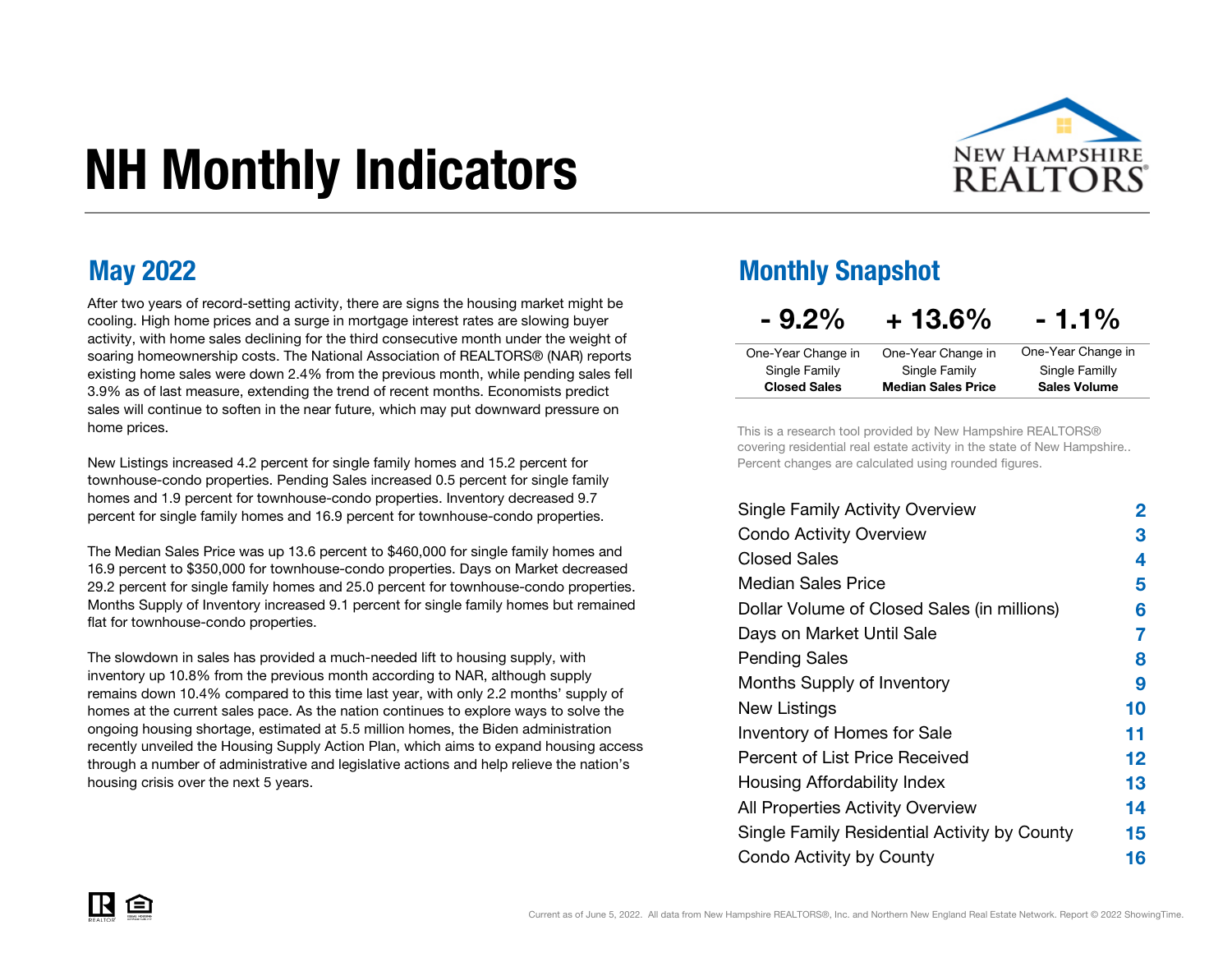### NH Single Family Residential Activity Overview

Key metrics by report month and for year-to-date (YTD) starting from the first of the year.



| <b>Key Metrics</b>                         | <b>Historical Sparkbars</b>                                       | 5-2021    | 5-2022    | Percent Change |                   | <b>YTD 2021 YTD 2022</b> | <b>Percent Change</b> |
|--------------------------------------------|-------------------------------------------------------------------|-----------|-----------|----------------|-------------------|--------------------------|-----------------------|
| <b>Closed Sales</b>                        | 5-2020<br>5-2021<br>5-2019<br>5-2022                              | 1,347     | 1,223     | $-9.2%$        | 5,493             | 4,568                    | $-16.8%$              |
| <b>Median Sales Price</b>                  | 5-2019<br>5-2020<br>5-2021<br>5-2022                              | \$405,000 | \$460,000 | $+13.6%$       | \$375,000         | \$435,000                | $+16.0%$              |
| \$ Volume of Closed Sales<br>(in millions) | 5-2019<br>5-2020<br>5-2022<br>5-2021                              | \$656.9   | \$650.0   | $-1.1%$        | \$2,389.5         | \$2,337.2                | $-2.2%$               |
| <b>Days on Market</b>                      | $5 - 2021$<br>5-2019<br>5-2020<br>5-2022                          | 24        | 17        | $-29.2%$       | 34                | 27                       | $-20.6%$              |
| <b>Pending Sales</b>                       | 5-2019<br>5-2020<br>$5 - 2021$<br>5-2022                          | 1,748     | 1,757     | $+0.5%$        | 6,661             | 5,755                    | $-13.6%$              |
| <b>Months Supply</b>                       | 5-2020<br>5-2021<br>5-2022<br>5-2019                              | 1.1       | $1.2$     | $+9.1%$        | $-$               |                          |                       |
| <b>New Listings</b>                        | 5-2020<br>$5 - 2021$<br>5-2022<br>5-2019                          | 2,009     | 2,093     | $+4.2%$        | 7,356             | 6,682                    | $-9.2%$               |
| <b>Homes for Sale</b>                      | 5-2019<br>5-2021<br>5-2020<br>5-2022                              | 1,760     | 1,589     | $-9.7%$        | $\qquad \qquad -$ |                          | $-$                   |
| <b>Pct. of List Price Received</b>         | M H<br><b>Manager</b><br>5-2019<br>5-2020<br>$5 - 2021$<br>5-2022 | 104.0%    | 105.2%    | $+1.2%$        | 102.4%            | 103.5%                   | $+1.1%$               |
| <b>Affordability Index</b>                 | 5-2019<br>5-2020<br>5-2021<br>5-2022                              | 103       | 73        | $-29.1%$       | 111               | 77                       | $-30.6%$              |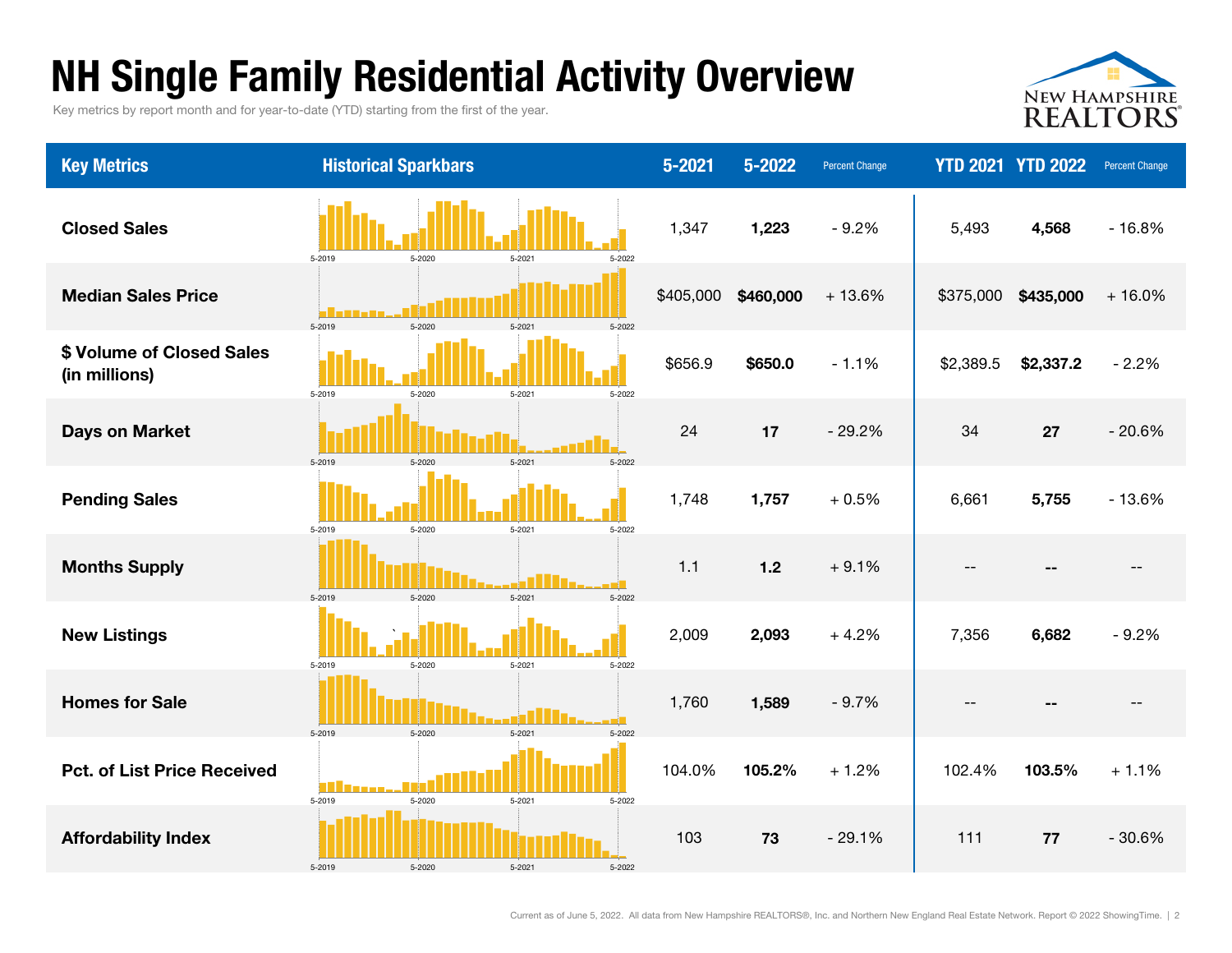## NH Condo Activity Overview

Key metrics by report month and for year-to-date (YTD) starting from the first of the year.



| <b>Key Metrics</b>                         | <b>Historical Sparkbars</b>                            | $5 - 2021$ | $5 - 2022$ | <b>Percent Change</b> |           | <b>YTD 2021 YTD 2022</b> | <b>Percent Change</b> |
|--------------------------------------------|--------------------------------------------------------|------------|------------|-----------------------|-----------|--------------------------|-----------------------|
| <b>Closed Sales</b>                        | 5-2020<br>5-2019<br>5-2021<br>5-2022                   | 443        | 425        | $-4.1%$               | 1,910     | 1,674                    | $-12.4%$              |
| <b>Median Sales Price</b>                  | 5-2019<br>5-2020<br>$5 - 2021$<br>5-2022               | \$299,400  | \$350,000  | $+16.9%$              | \$275,000 | \$330,000                | $+20.0%$              |
| \$ Volume of Closed Sales<br>(in millions) | 5-2019<br>5-2020<br>$5 - 2021$<br>5-2022               | \$144.9    | \$166.4    | $+14.8%$              | \$594.2   | \$625.6                  | $+5.3%$               |
| <b>Days on Market</b>                      | $5 - 2021$<br>5-2019<br>5-2020<br>5-2022               | 20         | 15         | $-25.0%$              | 29        | 22                       | $-24.1%$              |
| <b>Pending Sales</b>                       | 5-2020<br>5-2021<br>5-2022<br>5-2019                   | 486        | 495        | $+1.9%$               | 2,210     | 2,004                    | $-9.3%$               |
| <b>Months Supply</b>                       | 5-2021<br>5-2019<br>5-2020<br>5-2022                   | 0.9        | 0.9        | 0.0%                  | $- -$     | --                       | $\qquad \qquad -$     |
| <b>New Listings</b>                        | 5-2020<br>5-2021<br>5-2019<br>5-2022                   | 494        | 569        | $+15.2%$              | 2,286     | 2,171                    | $-5.0%$               |
| <b>Homes for Sale</b>                      | 5-2020<br>5-2021<br>5-2019<br>5-2022                   | 445        | 370        | $-16.9%$              | $- -$     | --                       | $\qquad \qquad -$     |
| <b>Pct. of List Price Received</b>         | a province<br>5-2019<br>$5 - 2021$<br>5-2020<br>5-2022 | 102.8%     | 104.1%     | $+1.3%$               | 101.9%    | 103.6%                   | $+1.7%$               |
| <b>Affordability Index</b>                 | 5-2020<br>5-2019<br>5-2021<br>5-2022                   | 139        | 96         | $-30.9%$              | 152       | 101                      | $-33.6%$              |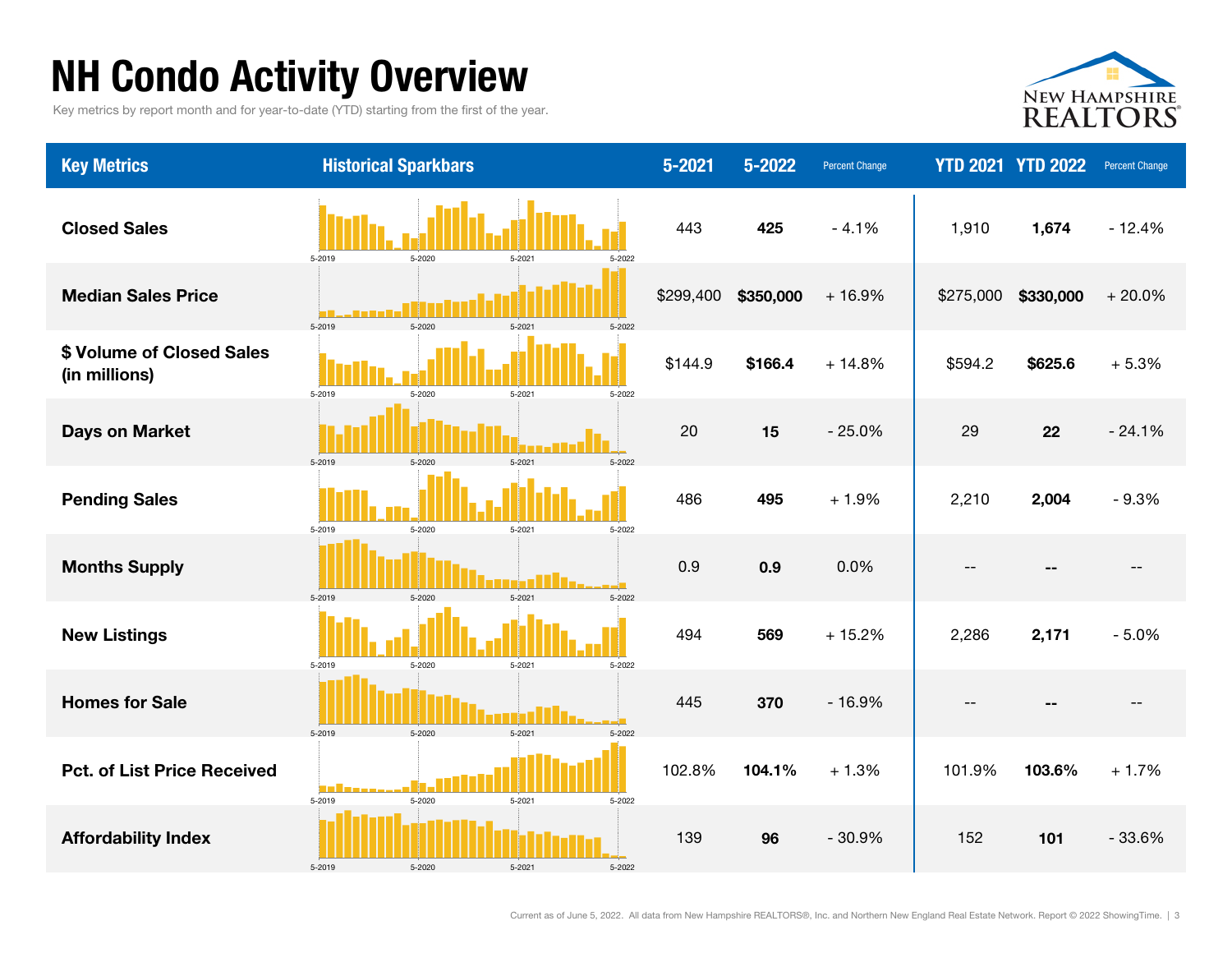#### NH Closed Sales

A count of the actual sales that closed in a given month.





| <b>Closed Sales</b> | Single<br>Family | Year-Over-Year<br>Change | Condo | Year-Over-Year<br>Change |
|---------------------|------------------|--------------------------|-------|--------------------------|
| Jun-2021            | 1,771            | $+2.3%$                  | 586   | $+27.9%$                 |
| Jul-2021            | 1,798            | -11.9%                   | 492   | $-10.5%$                 |
| Aug-2021            | 1,883            | $-7.7\%$                 | 497   | $-5.2\%$                 |
| Sep-2021            | 1,775            | $-7.6%$                  | 474   | $-10.7%$                 |
| Oct-2021            | 1,744            | -15.4%                   | 474   | $-18.0\%$                |
| Nov-2021            | 1,585            | -12.3%                   | 480   | $+4.8%$                  |
| Dec-2021            | 1,433            | -17.6%                   | 406   | $-16.6%$                 |
| Jan-2022            | 875              | $-15.0%$                 | 286   | $-15.4%$                 |
| Feb-2022            | 691              | -19.9%                   | 242   | $-24.6%$                 |
| Mar-2022            | 822              | $-22.1%$                 | 370   | -0.5%                    |
| Apr-2022            | 957              | $-20.1%$                 | 351   | $-19.5%$                 |
| May-2022            | 1,223            | $-9.2\%$                 | 425   | $-4.1\%$                 |
| 12-Month Avg        | 1.380            | $-12.1%$                 | 424   | $-7.5\%$                 |

#### Historical NH Closed Sales by Month

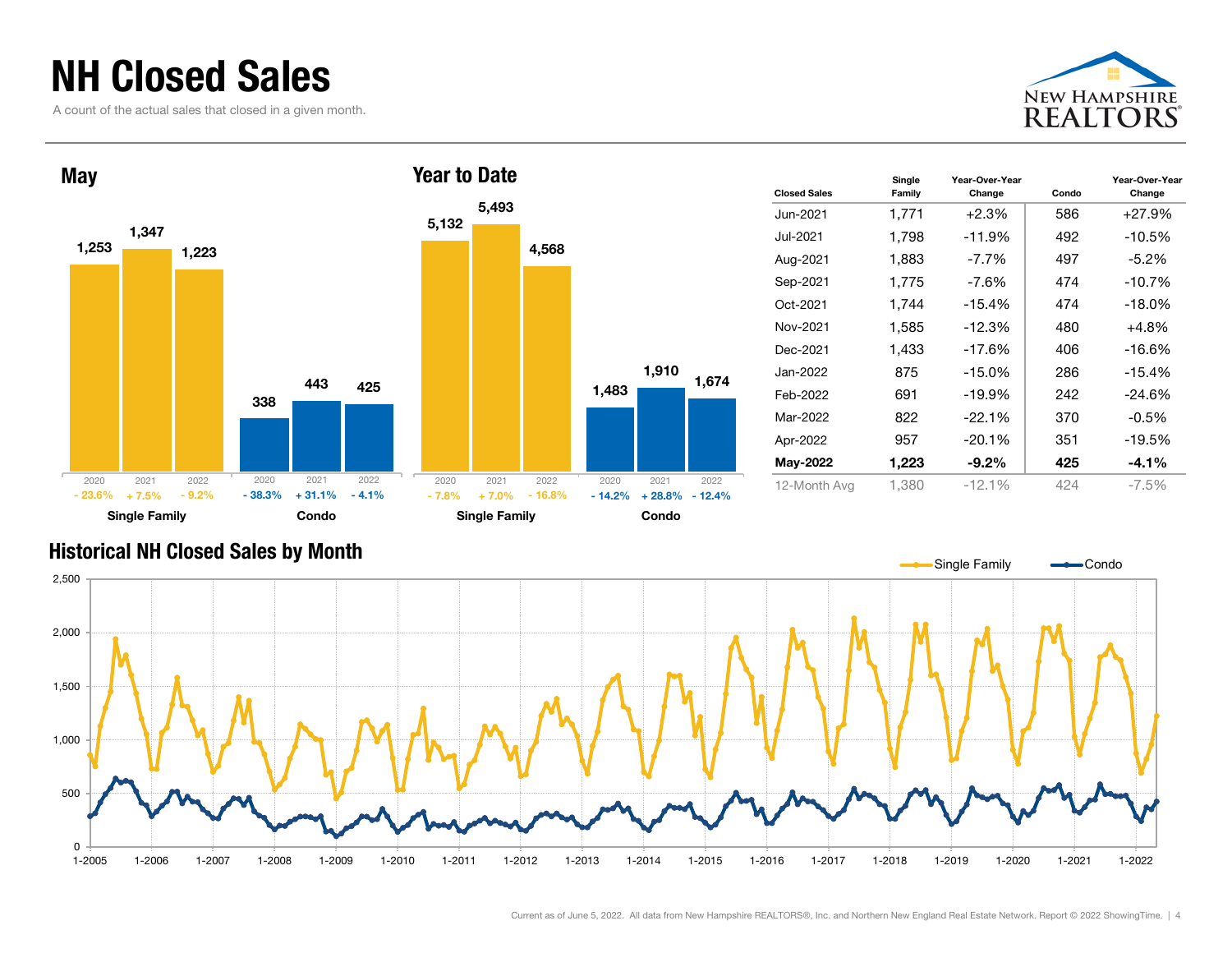#### NH Median Sales Price

Point at which half of the sales sold for more and half sold for less, not accounting for seller concessions, in a given month.





| <b>Median Sales Price</b> | Single<br>Family | Year-Over-Year<br>Change | Condo     | Year-Over-Year<br>Change |
|---------------------------|------------------|--------------------------|-----------|--------------------------|
| Jun-2021                  | \$407,750        | $+23.3%$                 | \$280,000 | +14.2%                   |
| Jul-2021                  | \$405,000        | $+19.1%$                 | \$295,000 | $+20.4%$                 |
| Aug-2021                  | \$410,000        | $+17.1%$                 | \$285,000 | +11.8%                   |
| Sep-2021                  | \$400,000        | $+14.1%$                 | \$300,000 | +20.3%                   |
| Oct-2021                  | \$380,000        | $+8.6\%$                 | \$310,000 | $+24.0\%$                |
| Nov-2021                  | \$401,750        | $+13.8%$                 | \$305,000 | +19.6%                   |
| Dec-2021                  | \$400,000        | $+14.3%$                 | \$291,000 | $+6.2\%$                 |
| Jan-2022                  | \$399,000        | $+14.0%$                 | \$300,000 | +18.8%                   |
| Feb-2022                  | \$406,000        | $+13.6%$                 | \$287,725 | $+5.3%$                  |
| Mar-2022                  | \$440,000        | $+20.5%$                 | \$350,000 | +30.7%                   |
| Apr-2022                  | \$443,500        | $+15.6%$                 | \$340,000 | $+21.8%$                 |
| May-2022                  | \$460,000        | $+13.6%$                 | \$350,000 | +16.9%                   |
| 12-Month Avg*             | \$410,000        | +15.5%                   | \$307,000 | +18.1%                   |

#### Historical NH Median Sales Price by Month

\* Median Sales Price for all properties from June 2021 through May 2022. This is not the average of the individual figures above.

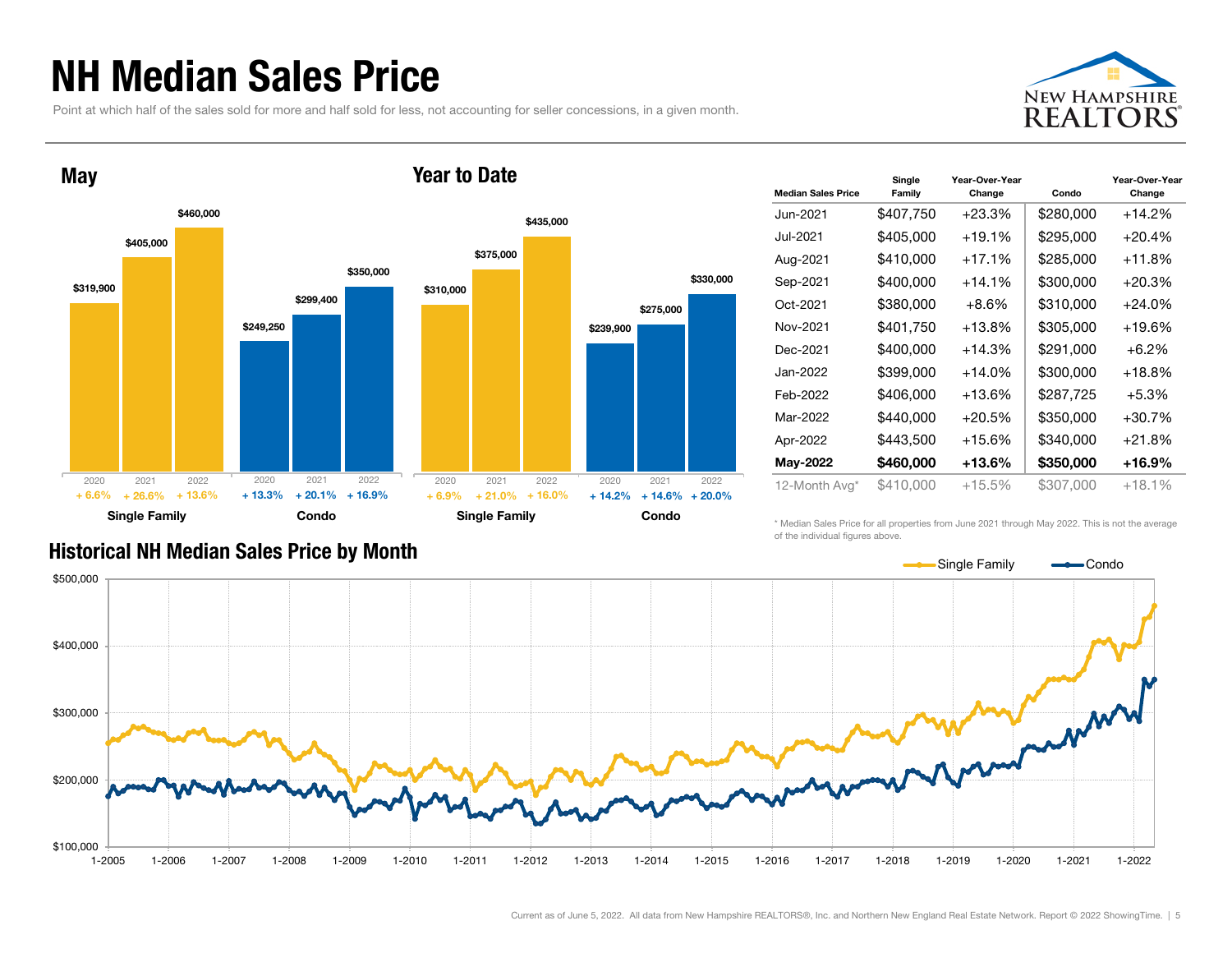### NH \$ Volume of Closed Sales

The total dollar volume for all closed sales in a given month (in millions). Does not account for seller concessions.





|  |  |  |  | Historical NH \$ Volume of Closed Sales by Month (in millions) |  |
|--|--|--|--|----------------------------------------------------------------|--|
|  |  |  |  |                                                                |  |

| \$ Volume of Closed<br>Sales (in millions) | Single<br>Family | Year-Over-Year<br>Change | Condo   | Year-Over-Year<br>Change |
|--------------------------------------------|------------------|--------------------------|---------|--------------------------|
| Jun-2021                                   | \$843.0          | $+26.8\%$                | \$186.5 | +50.3%                   |
| Jul-2021                                   | \$848.9          | $+5.9%$                  | \$163.5 | $+6.2%$                  |
| Aug-2021                                   | \$897.8          | $+8.9%$                  | \$165.3 | $+6.6%$                  |
| Sep-2021                                   | \$856.9          | $+5.5%$                  | \$154.6 | $+0.4%$                  |
| Oct-2021                                   | \$794.2          | $-8.1%$                  | \$166.4 | $-3.2\%$                 |
| Nov-2021                                   | \$729.7          | $-3.9\%$                 | \$166.6 | $+25.5%$                 |
| Dec-2021                                   | \$692.3          | $-3.4%$                  | \$137.9 | $-9.5%$                  |
| Jan-2022                                   | \$423.2          | $+3.6%$                  | \$104.5 | $+7.8%$                  |
| Feb-2022                                   | \$335.9          | -2.6%                    | \$81.2  | $-16.1%$                 |
| Mar-2022                                   | \$436.0          | $-2.5%$                  | \$141.0 | +26.6%                   |
| Apr-2022                                   | \$492.2          | $-7.5%$                  | \$132.4 | $-8.1\%$                 |
| May-2022                                   | \$650.0          | $-1.1%$                  | \$166.4 | $+14.8%$                 |
| 12-Month Avg*                              | \$666.7          | $+2.1%$                  | \$147.2 | $+7.8%$                  |

\* \$ Volume of Closed Sales (in millions) for all properties from June 2021 through May 2022. This is not the average of the individual figures above.

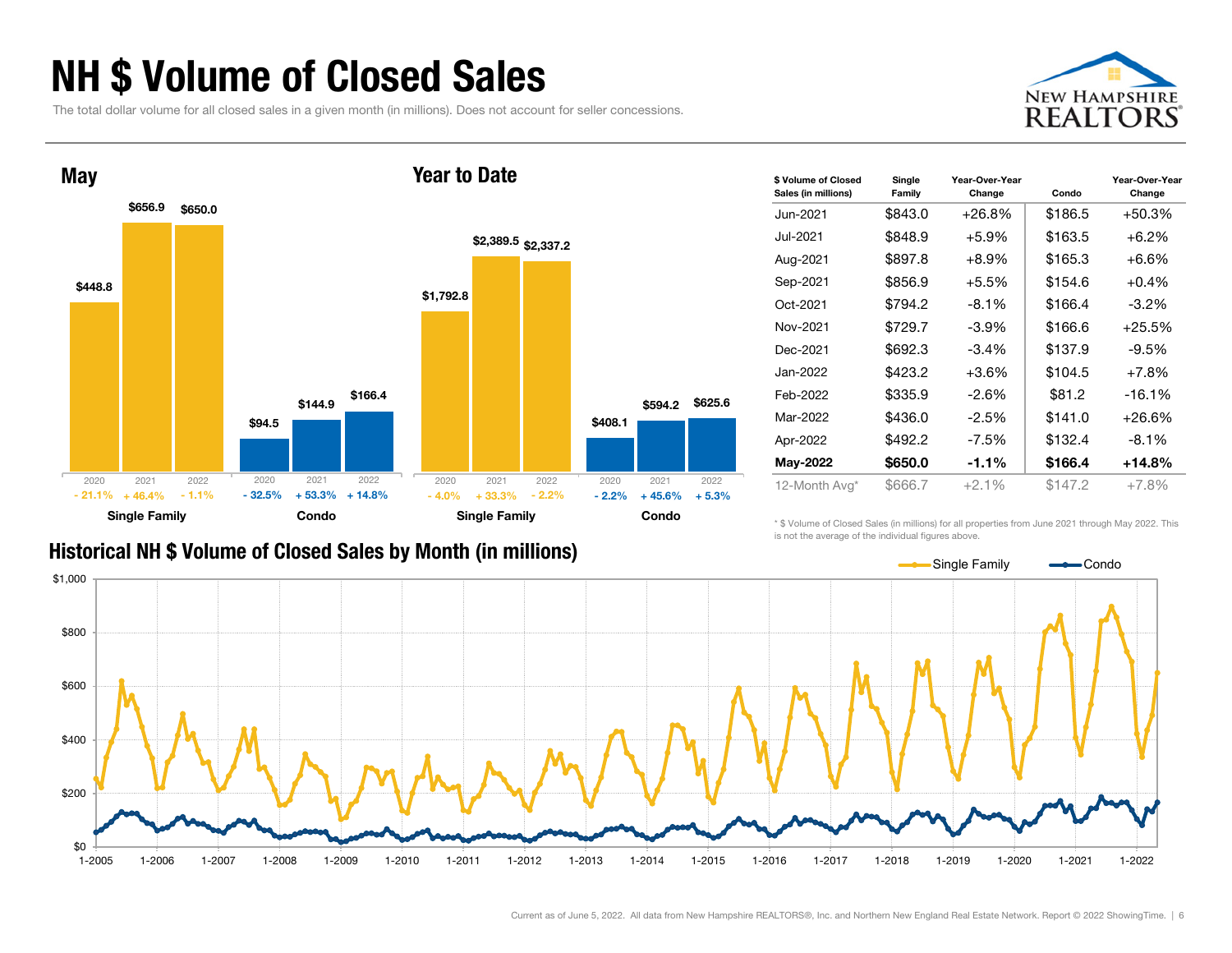### NH Days on Market

Average number of days between when a property is listed and when an offer is accepted in a given month.





| Days on Market | Single<br>Family | Year-Over-Year<br>Change | Condo | Year-Over-Year<br>Change |
|----------------|------------------|--------------------------|-------|--------------------------|
| Jun-2021       | 17               | $-66.0%$                 | 19    | $-56.8%$                 |
| Jul-2021       | 17               | $-60.5%$                 | 20    | $-52.4%$                 |
| Aug-2021       | 18               | $-55.0%$                 | 18    | $-53.8%$                 |
| Sep-2021       | 21               | $-53.3%$                 | 22    | $-40.5%$                 |
| Oct-2021       | 24               | $-41.5%$                 | 22    | $-33.3%$                 |
| Nov-2021       | 26               | $-27.8%$                 | 21    | $-34.4%$                 |
| Dec-2021       | 28               | $-15.2%$                 | 23    | $-42.5%$                 |
| Jan-2022       | 31               | $-20.5%$                 | 35    | $-5.4%$                  |
| Feb-2022       | 37               | $-11.9%$                 | 30    | $-18.9%$                 |
| Mar-2022       | 32               | $-20.0\%$                | 24    | $-17.2%$                 |
| Apr-2022       | 22               | $-31.3%$                 | 15    | $-44.4%$                 |
| May-2022       | 17               | $-29.2%$                 | 15    | $-25.0\%$                |
| 12-Month Avg*  | 23               | $-41.7%$                 | 21    | $-39.3%$                 |

#### Historical NH Days on Market by Month

\* Days on Market for all properties from June 2021 through May 2022. This is not the average of the individual figures above.



22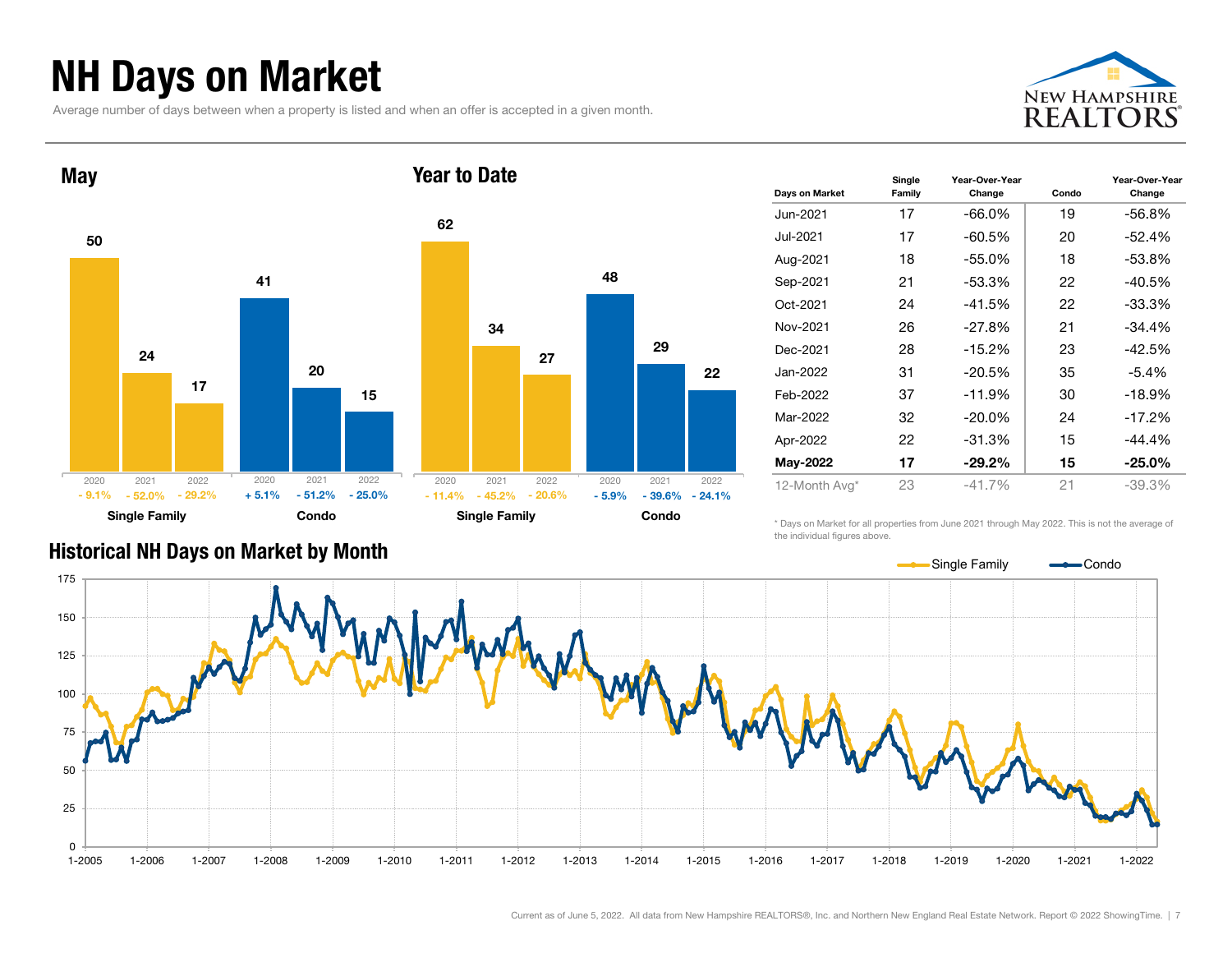### NH Pending Sales

A count of the properties on which offers have been accepted in a given month.



Year-Over-Year Change





Current as of June 5, 2022. All data from New Hampshire REALTORS®, Inc. and Northern New England Real Estate Network. Report © 2022 ShowingTime. | 8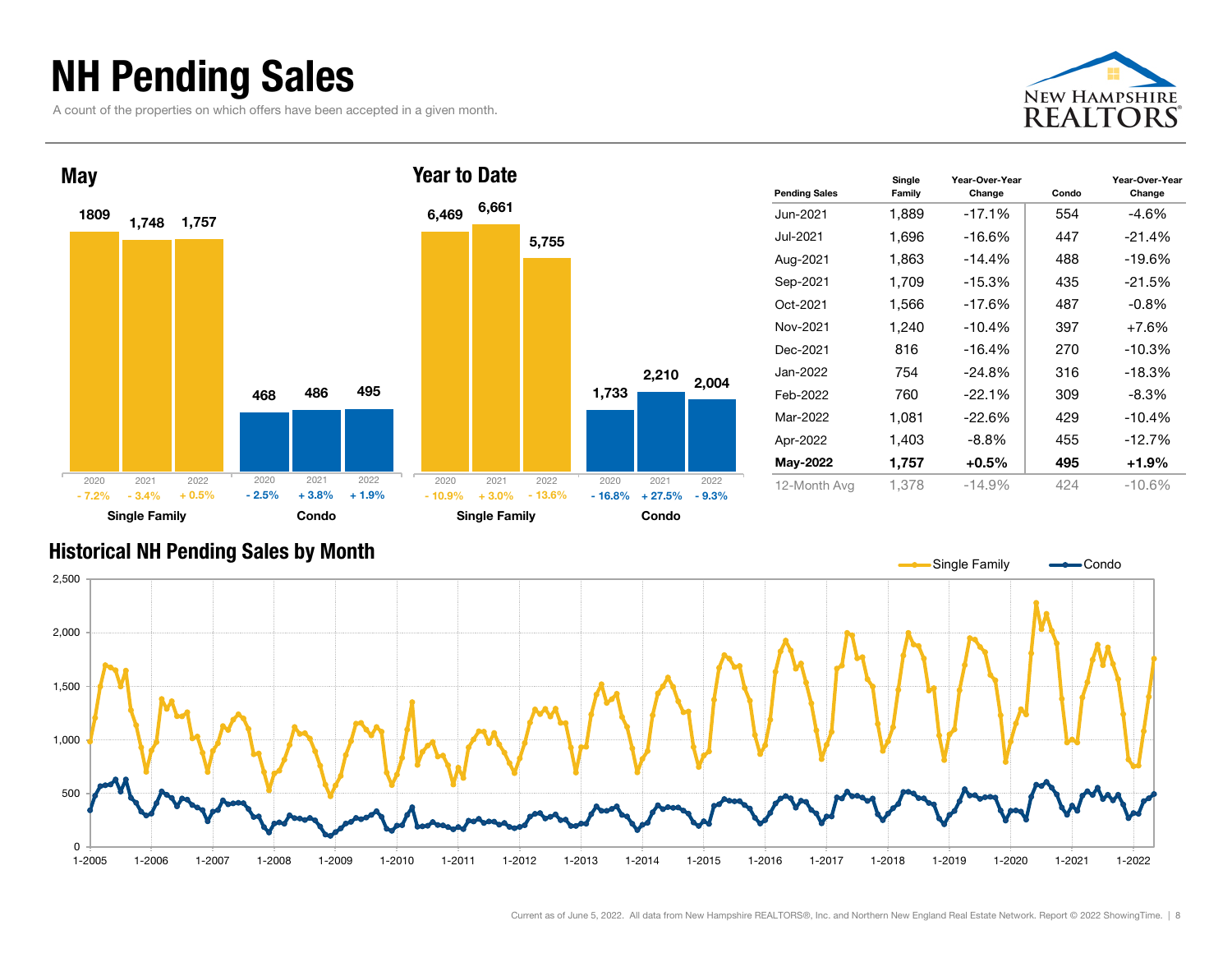### NH Months Supply of Inventory

The inventory of homes for sale at the end of a given month, divided by the average monthly pending sales from the last 12 months.





| <b>Months Supply</b> | Single<br>Family | Year-Over-Year<br>Change | Condo | Year-Over-Year<br>Change |
|----------------------|------------------|--------------------------|-------|--------------------------|
| Jun-2021             | 1.4              | -33.3%                   | 1.0   | -47.4%                   |
| Jul-2021             | 1.6              | $-20.0\%$                | 1.2   | $-33.3%$                 |
| Aug-2021             | 1.6              | $-11.1%$                 | 1.2   | $-33.3%$                 |
| Sep-2021             | 1.5              | $-11.8%$                 | 1.3   | $-18.8%$                 |
| Oct-2021             | 1.3              | $-13.3%$                 | 1.1   | $-26.7%$                 |
| Nov-2021             | 1.1              | $-15.4%$                 | 0.9   | $-35.7%$                 |
| Dec-2021             | 0.9              | $-10.0\%$                | 0.8   | $-33.3%$                 |
| Jan-2022             | 0.8              | $-11.1%$                 | 0.7   | $-30.0\%$                |
| Feb-2022             | 0.8              | $0.0\%$                  | 0.7   | $-30.0\%$                |
| Mar-2022             | 0.9              | $0.0\%$                  | 0.8   | $-20.0\%$                |
| Apr-2022             | 1.0              | $0.0\%$                  | 0.8   | $-20.0%$                 |
| May-2022             | 1.2              | $+9.1%$                  | 0.9   | $0.0\%$                  |
| 12-Month Avg*        | 1.2              | $-13.4%$                 | 1.0   | $-28.3%$                 |

#### Historical NH Months Supply of Inventory by Month

\* Months Supply for all properties from June 2021 through May 2022. This is not the average of the individual figures above.

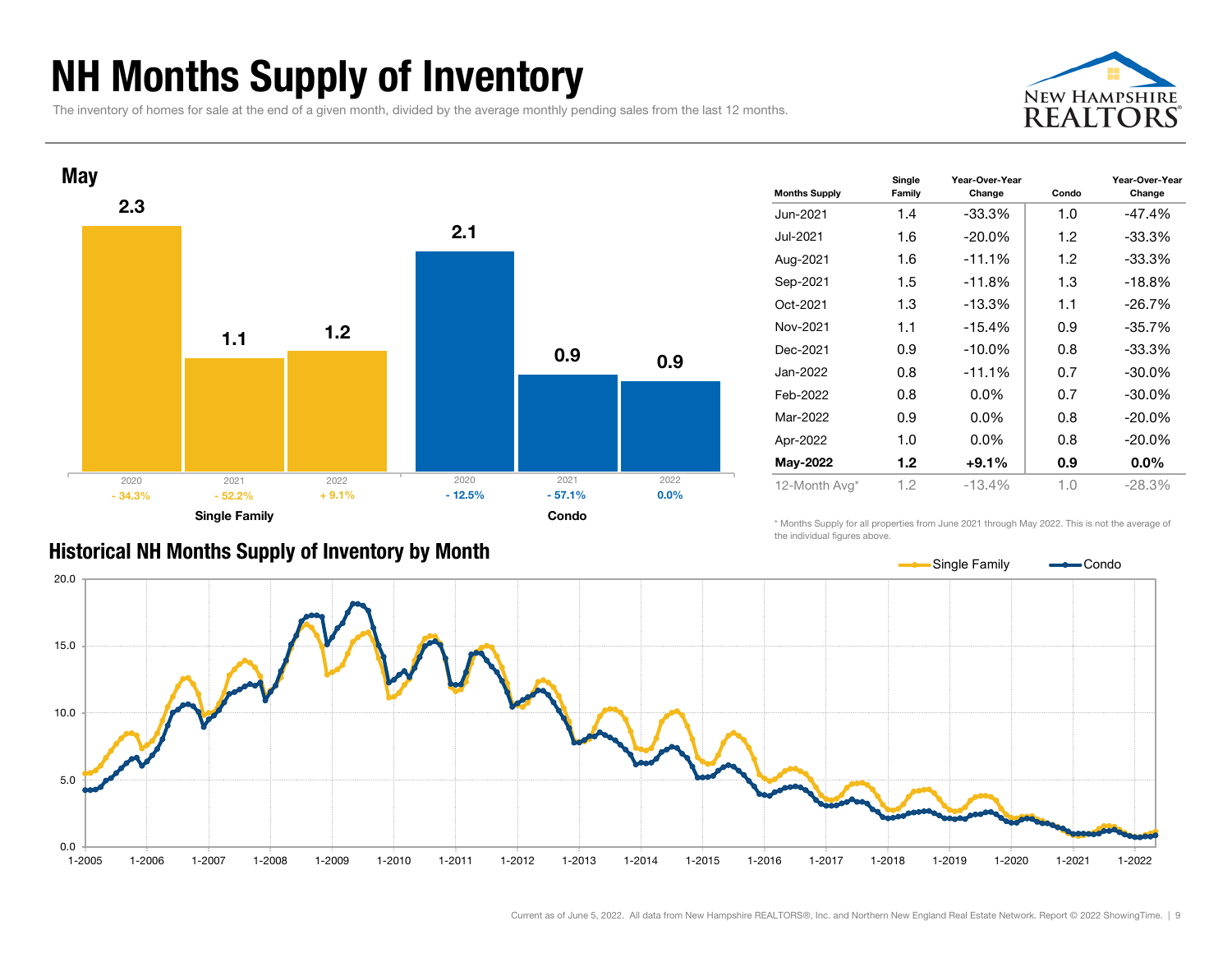### NH New Listings

A count of the properties that have been newly listed on the market in a given month.



Year-Over-Year Change



#### Historical NH New Listings by Month



Current as of June 5, 2022. All data from New Hampshire REALTORS®, Inc. and Northern New England Real Estate Network. Report © 2022 ShowingTime. | 10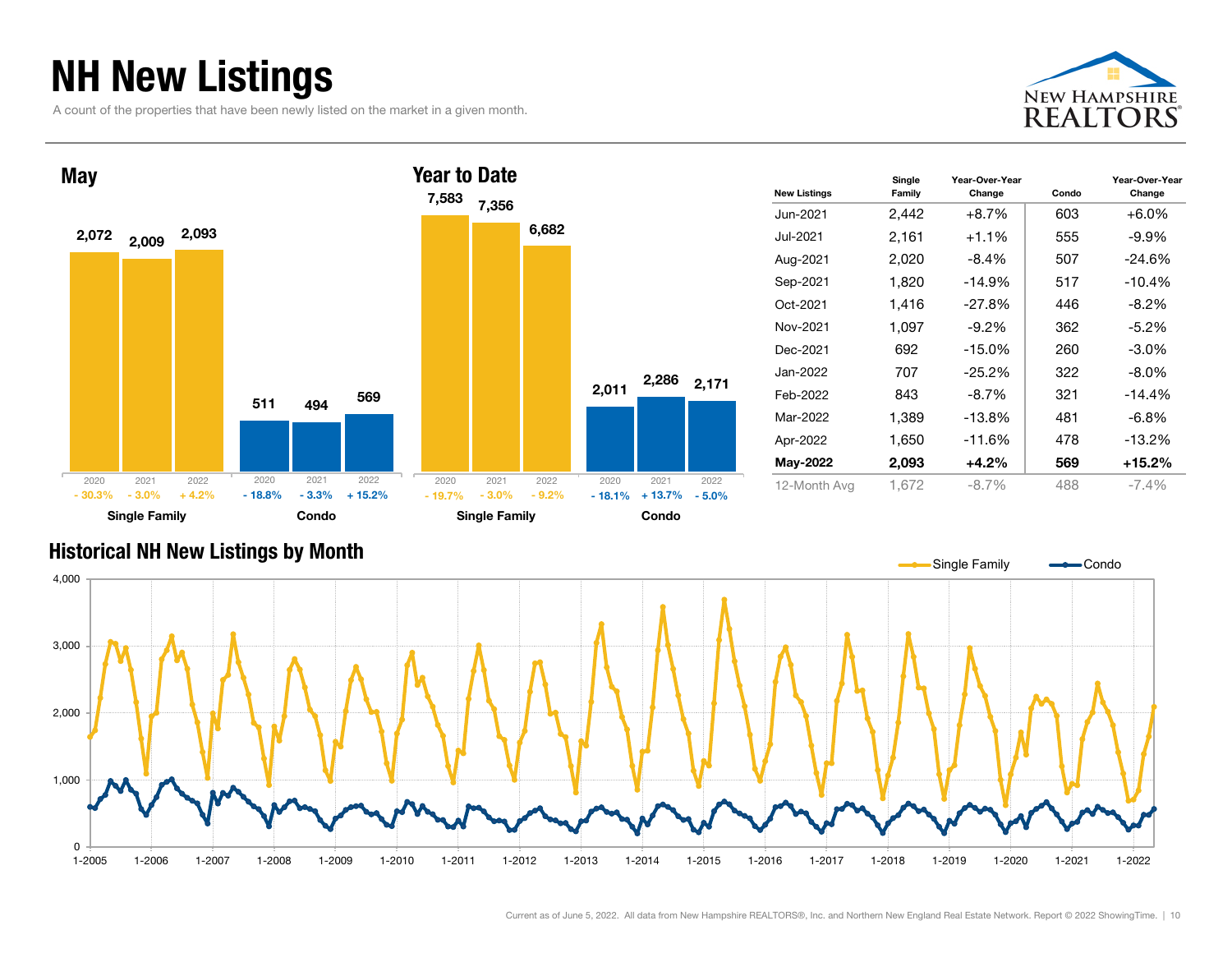### NH Inventory of Homes for Sale

The number of properties available for sale in active status at the end of a given month.





#### Historical NH Inventory of Homes for Sale by Month

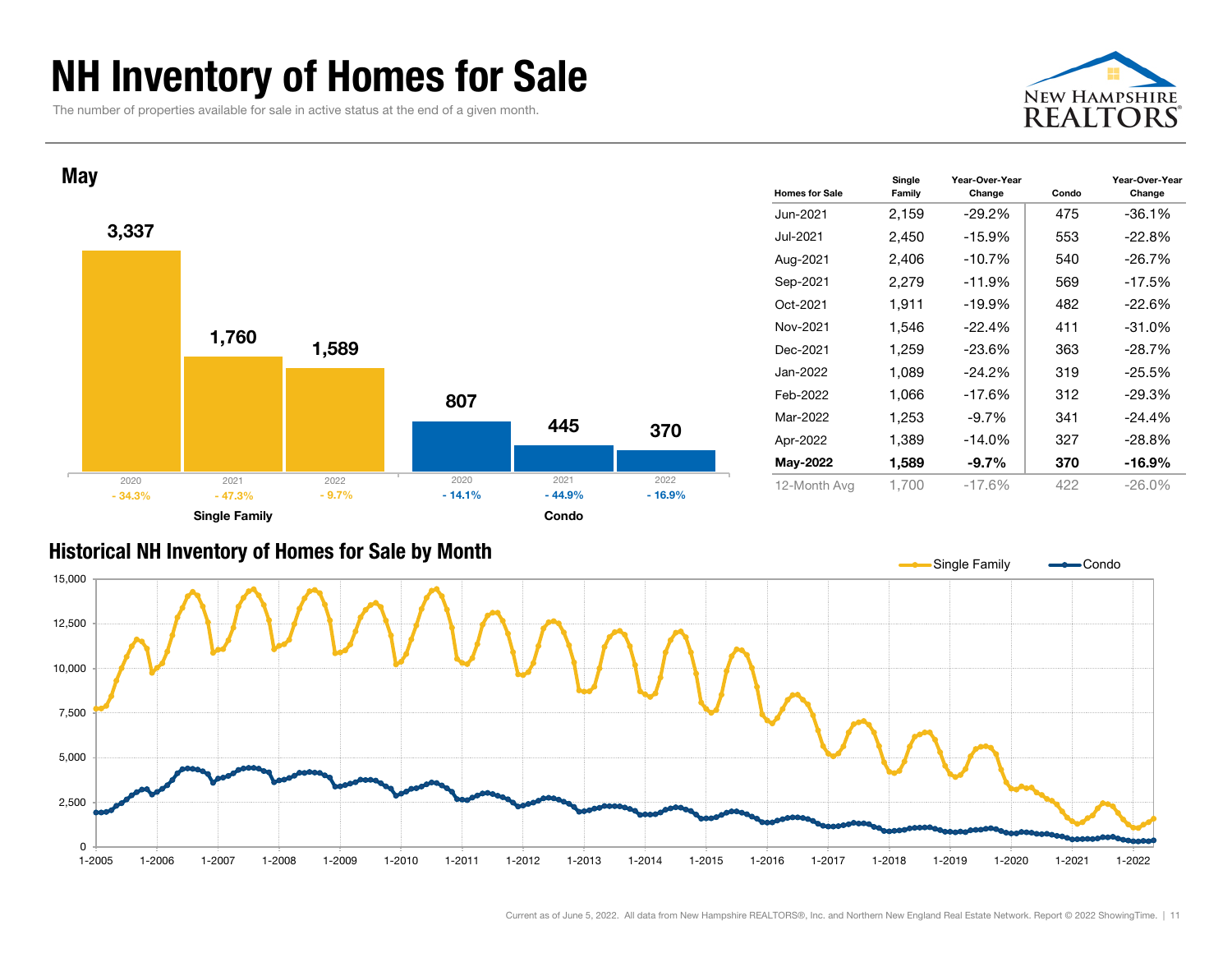#### NH Percent of List Price Received

Percentage found when dividing a property's sales price by its most recent list price, then taking the average for all properties sold in a given month, not accounting for seller concessions.





| <b>Pct. of List Price</b><br>Received | Single<br>Family | Year-Over-Year<br>Change | Condo  | Year-Over-Year<br>Change |
|---------------------------------------|------------------|--------------------------|--------|--------------------------|
| Jun-2021                              | 104.4%           | $+5.3%$                  | 103.1% | $+4.1%$                  |
| Jul-2021                              | 103.9%           | $+3.9%$                  | 103.2% | $+3.1\%$                 |
| Aug-2021                              | 102.7%           | $+2.4%$                  | 103.0% | $+2.8%$                  |
| Sep-2021                              | 101.8%           | $+1.5%$                  | 102.6% | $+2.3%$                  |
| Oct-2021                              | 101.5%           | $+0.9\%$                 | 102.1% | $+1.5%$                  |
| Nov-2021                              | 101.6%           | $+1.0%$                  | 101.7% | $+1.3%$                  |
| Dec-2021                              | 101.5%           | $+1.2\%$                 | 102.1% | $+1.4%$                  |
| Jan-2022                              | 101.4%           | $+0.6%$                  | 102.4% | $+1.9%$                  |
| Feb-2022                              | 101.8%           | $+1.0%$                  | 102.7% | $+1.2%$                  |
| Mar-2022                              | 103.4%           | $+1.2\%$                 | 103.6% | $+2.1%$                  |
| Apr-2022                              | 104.4%           | $+1.1%$                  | 104.6% | $+1.8%$                  |
| May-2022                              | 105.2%           | $+1.2%$                  | 104.1% | $+1.3%$                  |
| 12-Month Avg*                         | 102.8%           | $+2.0%$                  | 102.9% | $+2.1%$                  |

#### Historical NH Percent of List Price Received by Month

\* Pct. of List Price Received for all properties from June 2021 through May 2022. This is not the average of the individual figures above.

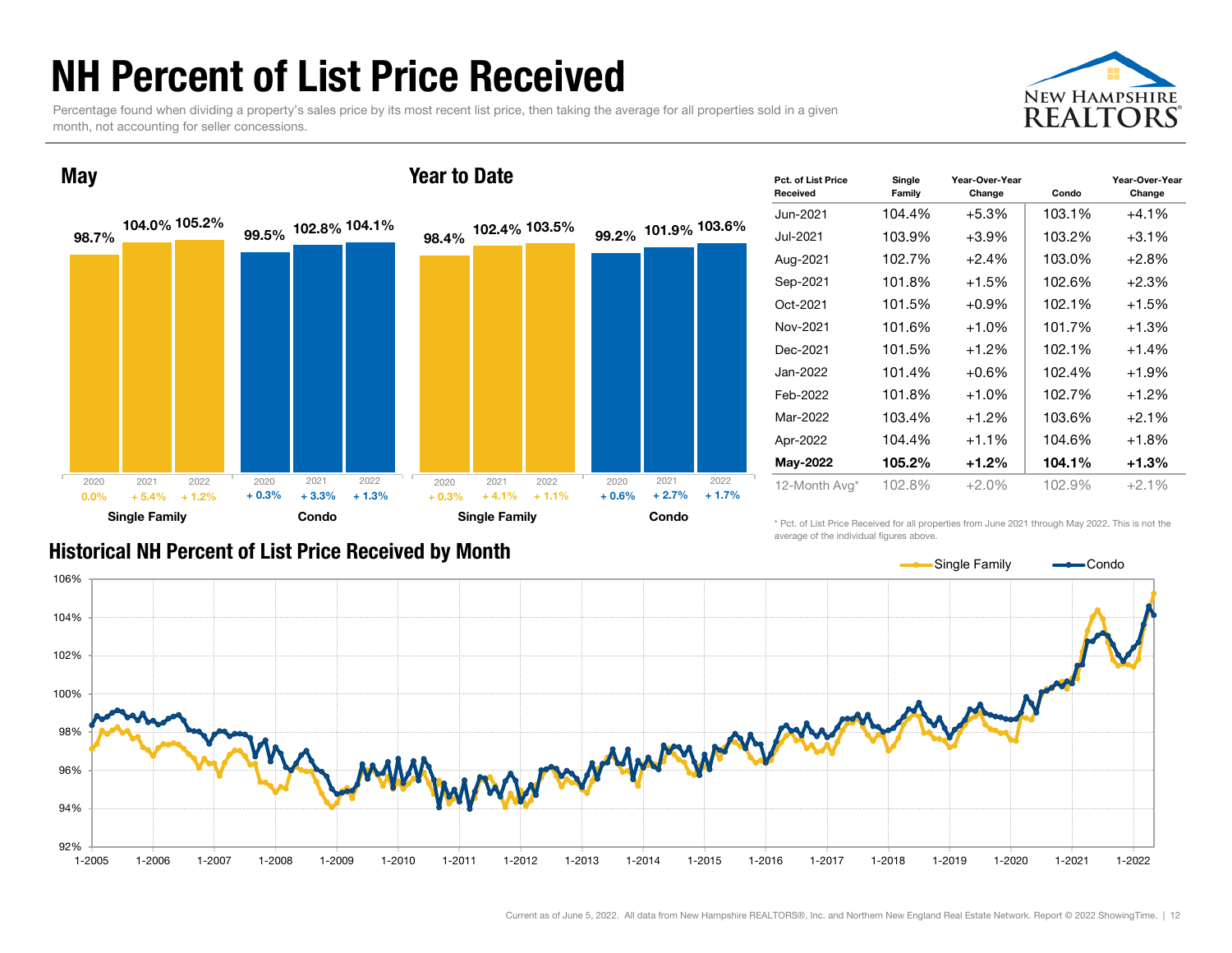## NH Housing Affordability Index

This index measures housing affordability for the region. For example, an index of 120 means the median household income is 120% of what is necessary to qualify for the median-priced home under prevailing interest rates. A higher number means greater affordability.





| <b>Affordability Index</b> | Family | Change   | Condo | Year-Over-Year<br>Change |
|----------------------------|--------|----------|-------|--------------------------|
| Jun-2021                   | 102    | $-19.0%$ | 148   | $-12.9%$                 |
| Jul-2021                   | 103    | -16.9%   | 142   | $-17.9%$                 |
| Aug-2021                   | 102    | $-16.4%$ | 147   | $-12.0%$                 |
| Sep-2021                   | 104    | $-14.8%$ | 139   | $-18.7%$                 |
| Oct-2021                   | 109    | $-11.4%$ | 134   | $-22.1%$                 |
| Nov-2021                   | 106    | $-13.8%$ | 140   | $-17.6%$                 |
| Dec-2021                   | 101    | $-18.5%$ | 139   | $-12.0%$                 |
| Jan-2022                   | 99     | $-18.9%$ | 131   | $-22.9%$                 |
| Feb-2022                   | 96     | $-15.8%$ | 135   | $-9.4%$                  |
| Mar-2022                   | 80     | $-28.6%$ | 101   | $-33.6%$                 |
| Apr-2022                   | 74     | $-32.1%$ | 97    | $-35.3%$                 |
| May-2022                   | 73     | $-29.1%$ | 96    | $-30.9\%$                |
| 12-Month Avg*              | 96     | $-38.5%$ | 119   | $-40.7%$                 |

#### Historical NH Housing Affordability Index by Mont h

\* Affordability Index for all properties from June 2021 through May 2022. This is not the average of the individual figures above.

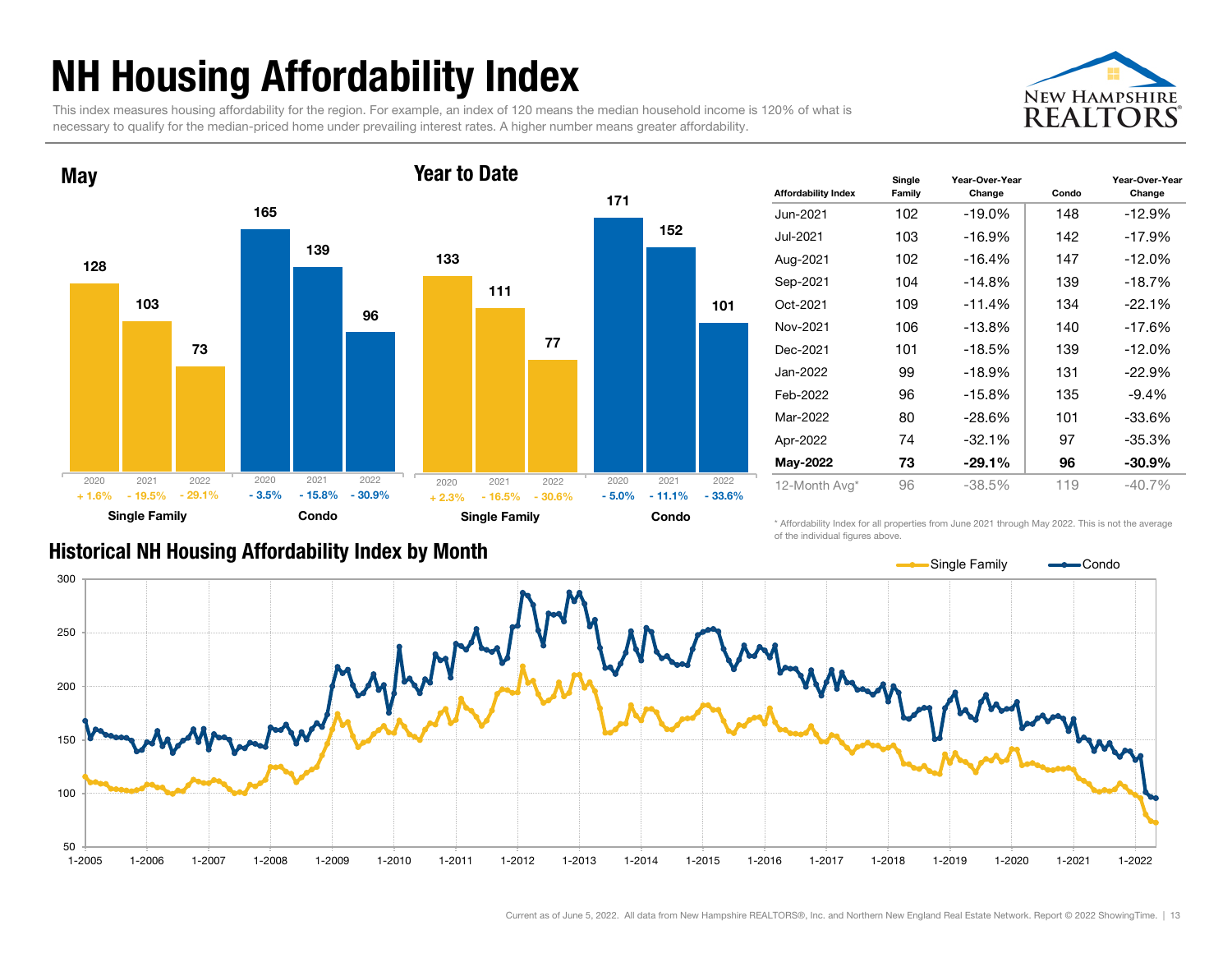## NH All Properties Activity Overview

Key metrics by report month and for year-to-date (YTD) starting from the first of the year. Includes Single Family, Condos and Manufactured/Mobile Homes.



| <b>Key Metrics</b>                         | <b>Historical Sparkbars</b>                           | $5 - 2021$ | 5-2022    | <b>Percent Change</b> |           | <b>YTD 2021 YTD 2022</b> | Percent Change |
|--------------------------------------------|-------------------------------------------------------|------------|-----------|-----------------------|-----------|--------------------------|----------------|
| <b>Closed Sales</b>                        | 5-2019<br>5-2020<br>$5 - 2021$<br>5-2022              | 1,878      | 1,744     | $-7.1%$               | 7,760     | 6,638                    | $-14.5%$       |
| <b>Median Sales Price</b>                  | a Ham<br>5-2019<br>$5 - 2020$<br>5-2022<br>$5 - 2021$ | \$365,000  | \$420,000 | $+15.1%$              | \$340,000 | \$391,000                | $+15.0%$       |
| \$ Volume of Closed Sales<br>(in millions) | 5-2019<br>5-2020<br>$5 - 2021$<br>5-2022              | \$810.9    | \$829.9   | $+2.3%$               | \$3,020.1 | \$3,012.7                | $-0.2%$        |
| <b>Days on Market</b>                      | 5-2019<br>$5 - 2021$<br>5-2022<br>$5 - 2020$          | 23         | 17        | $-26.1%$              | 33        | 26                       | $-21.2%$       |
| <b>Pending Sales</b>                       | 5-2019<br>5-2020<br>$5 - 2021$<br>5-2022              | 2,349      | 2,373     | $+1.0%$               | 9,284     | 8,234                    | $-11.3%$       |
| <b>Months Supply</b>                       | 5-2019<br>$5 - 2021$<br>5-2022<br>$5 - 2020$          | 1.1        | $1.1$     | 0.0%                  |           |                          | $- -$          |
| <b>New Listings</b>                        | 5-2019<br>5-2020<br>5-2021<br>5-2022                  | 2,615      | 2,795     | $+6.9%$               | 10,079    | 9,327                    | $-7.5%$        |
| <b>Homes for Sale</b>                      | 5-2019<br>$5 - 2020$<br>5.202<br>5-2022               | 2,310      | 2,037     | $-11.8%$              |           |                          |                |
| <b>Pct. of List Price Received</b>         | M.<br>5-2019<br>5-2020<br>5-2021<br>5-2022            | 103.6%     | 104.8%    | $+1.2%$               | 102.1%    | 103.3%                   | $+1.2%$        |
| <b>Affordability Index</b>                 | 5-2019<br>5-2020<br>5-2021<br>5-2022                  | 114        | 80        | $-30.3%$              | 123       | 86                       | $-30.2%$       |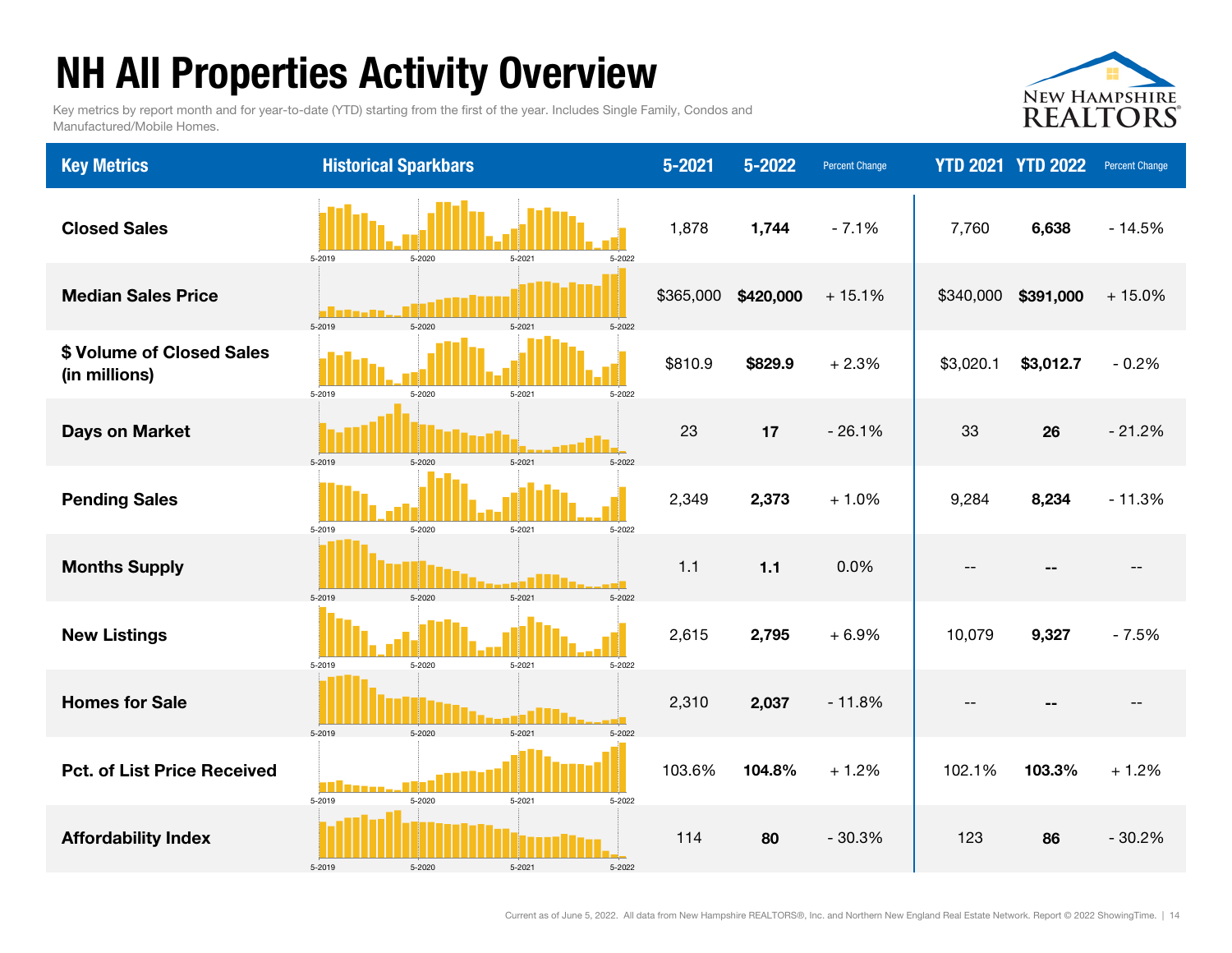#### NH Single Family Residential Activity by County

Key metrics by report month for the counties in the state of New Hampshire.



|                           | <b>Closed Sales</b> |        |          | <b>Median Sales Price</b> |           |          | <b>Sales Volume</b><br>(In Millions) |           |          | <b>Days on Market</b> |        |          | <b>Pending Sales</b> |        |          |
|---------------------------|---------------------|--------|----------|---------------------------|-----------|----------|--------------------------------------|-----------|----------|-----------------------|--------|----------|----------------------|--------|----------|
|                           | 5-2021              | 5-2022 | $+/-$    | 5-2021                    | 5-2022    | $+/-$    | 5-2021                               | 5-2022    | $+/-$    | 5-2021                | 5-2022 | $+/-$    | 5-2021               | 5-2022 | $+/-$    |
| <b>Belknap</b>            | 97                  | 74     | $-23.7%$ | \$410,000                 | \$399,250 | $-2.6%$  | \$64.5                               | \$39.2    | $-39.2%$ | 23                    | 17     | $-26.1%$ | 114                  | 113    | $-0.9%$  |
| Belknap Year-to-Date      | 355                 | 307    | $-13.5%$ | \$367,900                 | \$415,000 | $+12.8%$ | \$182.0                              | \$177.3   | $-2.6%$  | 36                    | 26     | $-27.8%$ | 428                  | 379    | $-11.4%$ |
| Carroll                   | 85                  | 81     | $-4.7%$  | \$395,000                 | \$424,800 | $+7.5%$  | \$45.1                               | \$38.0    | $-15.7%$ | 25                    | 25     | 0.0%     | 121                  | 115    | $-5.0%$  |
| Carroll Year-to-Date      | 387                 | 286    | $-26.1%$ | \$355,000                 | \$410,000 | $+15.5%$ | \$187.0                              | \$162.0   | $-13.4%$ | 42                    | 35     | $-16.7%$ | 462                  | 352    | $-23.8%$ |
| <b>Cheshire</b>           | 75                  | 73     | $-2.7%$  | \$280,000                 | \$320,000 | $+14.3%$ | \$24.3                               | \$28.2    | $+16.0%$ | 18                    | 28     | $+55.6%$ | 107                  | 105    | $-1.9%$  |
| Cheshire Year-to-Date     | 303                 | 289    | $-4.6%$  | \$265,000                 | \$300,000 | $+13.2%$ | \$92.8                               | \$102.0   | $+9.9%$  | 33                    | 30     | $-9.1%$  | 366                  | 345    | $-5.7%$  |
| Coos                      | 35                  | 33     | $-5.7%$  | \$245,000                 | \$200,000 | $-18.4%$ | \$8.4                                | \$8.5     | $+1.2%$  | 86                    | 53     | $-38.4%$ | 43                   | 55     | $+27.9%$ |
| Coos Year-to-Date         | 186                 | 151    | $-18.8%$ | \$171,750                 | \$180,000 | $+4.8%$  | \$40.3                               | \$32.8    | $-18.6%$ | 85                    | 47     | $-44.7%$ | 209                  | 175    | $-16.3%$ |
| Grafton                   | 104                 | 90     | $-13.5%$ | \$307,343                 | \$387,500 | $+26.1%$ | \$43.7                               | \$43.1    | - 1.4%   | 44                    | 18     | - 59.1%  | 107                  | 123    | $+15.0%$ |
| Grafton Year-to-Date      | 440                 | 310    | $-29.5%$ | \$287,500                 | \$358,000 | $+24.5%$ | \$171.6                              | \$152.7   | $-11.0%$ | 50                    | 36     | $-28.0%$ | 489                  | 409    | $-16.4%$ |
| Hillsborough              | 323                 | 324    | $+0.3%$  | \$420,000                 | \$486,000 | $+15.7%$ | \$153.3                              | \$174.8   | $+14.0%$ | 14                    | 10     | - 28.6%  | 477                  | 459    | $-3.8%$  |
| Hillsborough Year-to-Date | 1,338               | 1,158  | $-13.5%$ | \$400,000                 | \$460,000 | $+15.0%$ | \$593.0                              | \$596.8   | $+0.6%$  | 22                    | 17     | $-22.7%$ | 1,684                | 1,511  | $-10.3%$ |
| <b>Merrimack</b>          | 143                 | 138    | $-3.5%$  | \$369,500                 | \$433,500 | $+17.3%$ | \$58.5                               | \$68.2    | $+16.6%$ | 17                    | 19     | $+11.8%$ | 176                  | 196    | $+11.4%$ |
| Merrimack Year-to-Date    | 579                 | 517    | $-10.7%$ | \$344,900                 | \$399,500 | $+15.8%$ | \$218.1                              | \$238.1   | $+9.2%$  | 32                    | 26     | $-18.8%$ | 682                  | 633    | $-7.2%$  |
| Rockingham                | 307                 | 265    | $-13.7%$ | \$515,000                 | \$589,000 | $+14.4%$ | \$186.8                              | \$187.9   | $+0.6%$  | 26                    | 15     | $-42.3%$ | 386                  | 369    | $-4.4%$  |
| Rockingham Year-to-Date   | 1,159               | 963    | $-16.9%$ | \$475,000                 | \$559,000 | $+17.7%$ | \$633.4                              | \$633.4   | 0.0%     | 31                    | 28     | $-9.7%$  | 1,471                | 1,230  | $-16.4%$ |
| <b>Strafford</b>          | 131                 | 105    | $-19.8%$ | \$364,900                 | \$414,500 | $+13.6%$ | \$56.3                               | \$49.1    | $-12.8%$ | 18                    | 12     | $-33.3%$ | 161                  | 149    | $-7.5%$  |
| Strafford Year-to-Date    | 538                 | 420    | $-21.9%$ | \$333,500                 | \$393,000 | $+17.8%$ | \$201.5                              | \$187.9   | $-6.7%$  | 31                    | 24     | $-22.6%$ | 626                  | 497    | $-20.6%$ |
| <b>Sullivan</b>           | 47                  | 40     | $-14.9%$ | \$250,000                 | \$299,500 | $+19.8%$ | \$16.1                               | \$13.0    | $-19.3%$ | 28                    | 15     | $-46.4%$ | 56                   | 73     | $+30.4%$ |
| Sullivan Year-to-Date     | 208                 | 167    | $-19.7%$ | \$240,000                 | \$285,000 | $+18.8%$ | \$69.9                               | \$54.3    | $-22.3%$ | 56                    | 37     | $-33.9%$ | 244                  | 224    | $-8.2%$  |
| <b>Entire State</b>       | 1,347               | 1,223  | $-9.2%$  | \$405,000                 | \$460,000 | $+13.6%$ | \$656.9                              | \$650.0   | $-1.1%$  | 24                    | 17     | $-29.2%$ | 1,748                | 1,757  | $+0.5%$  |
| Entire State Year-to-Date | 5,493               | 4,568  | $-16.8%$ | \$375,000                 | \$435,000 | $+16.0%$ | \$2,389.5                            | \$2,337.2 | $-2.2%$  | 34                    | 27     | $-20.6%$ | 6,661                | 5,755  | $-13.6%$ |